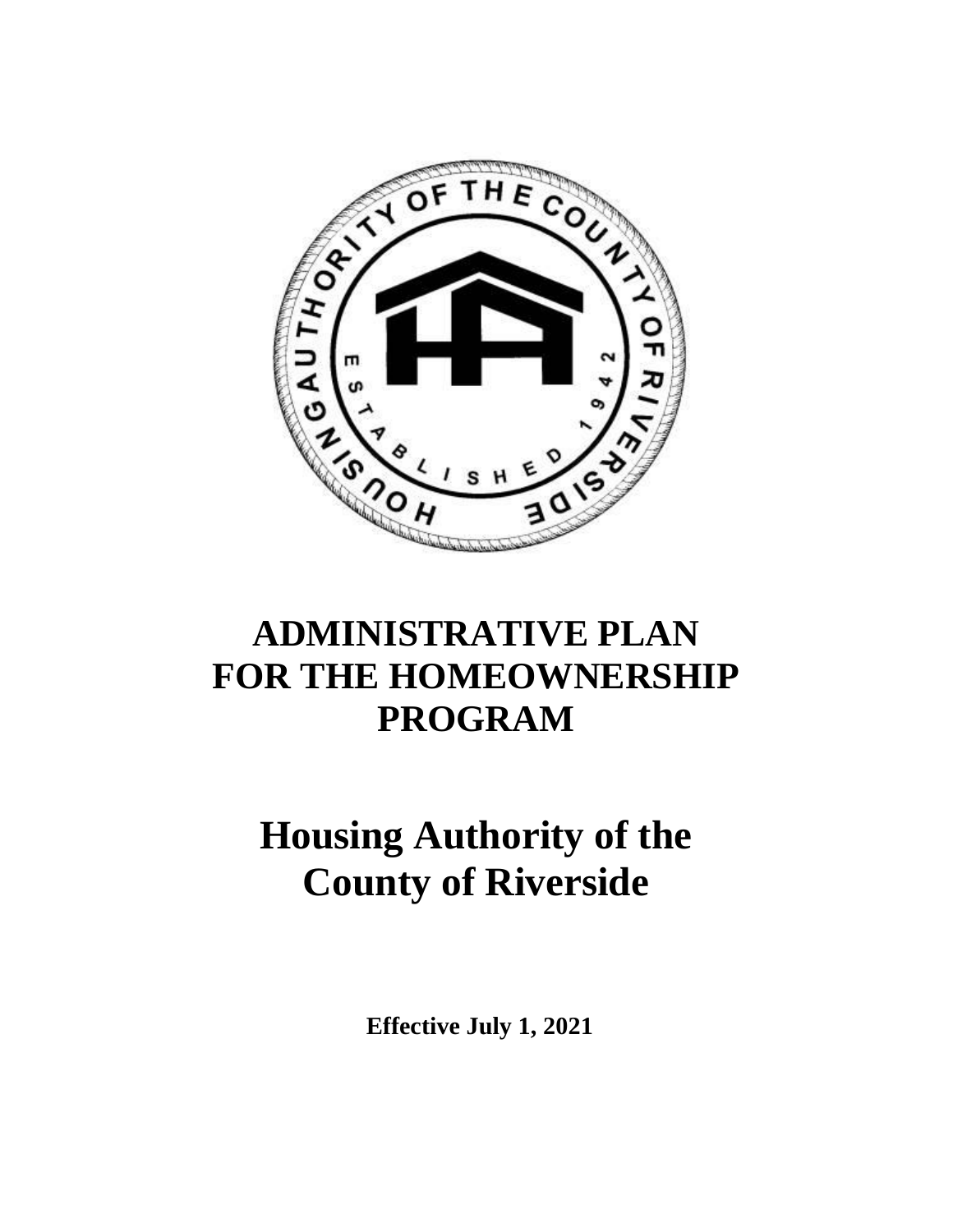| 1. Financing of Purchase<br>2. Refinancing                                       |  |
|----------------------------------------------------------------------------------|--|
|                                                                                  |  |
|                                                                                  |  |
|                                                                                  |  |
|                                                                                  |  |
| J.<br>2. Sale of Original HP Unit and Return to Tenant-Based Rental Assistance13 |  |
| K.                                                                               |  |
| L.<br>Program size and Waiver or Modification of Homeownership Policies15<br>M.  |  |

## **TABLE OF CONTENTS**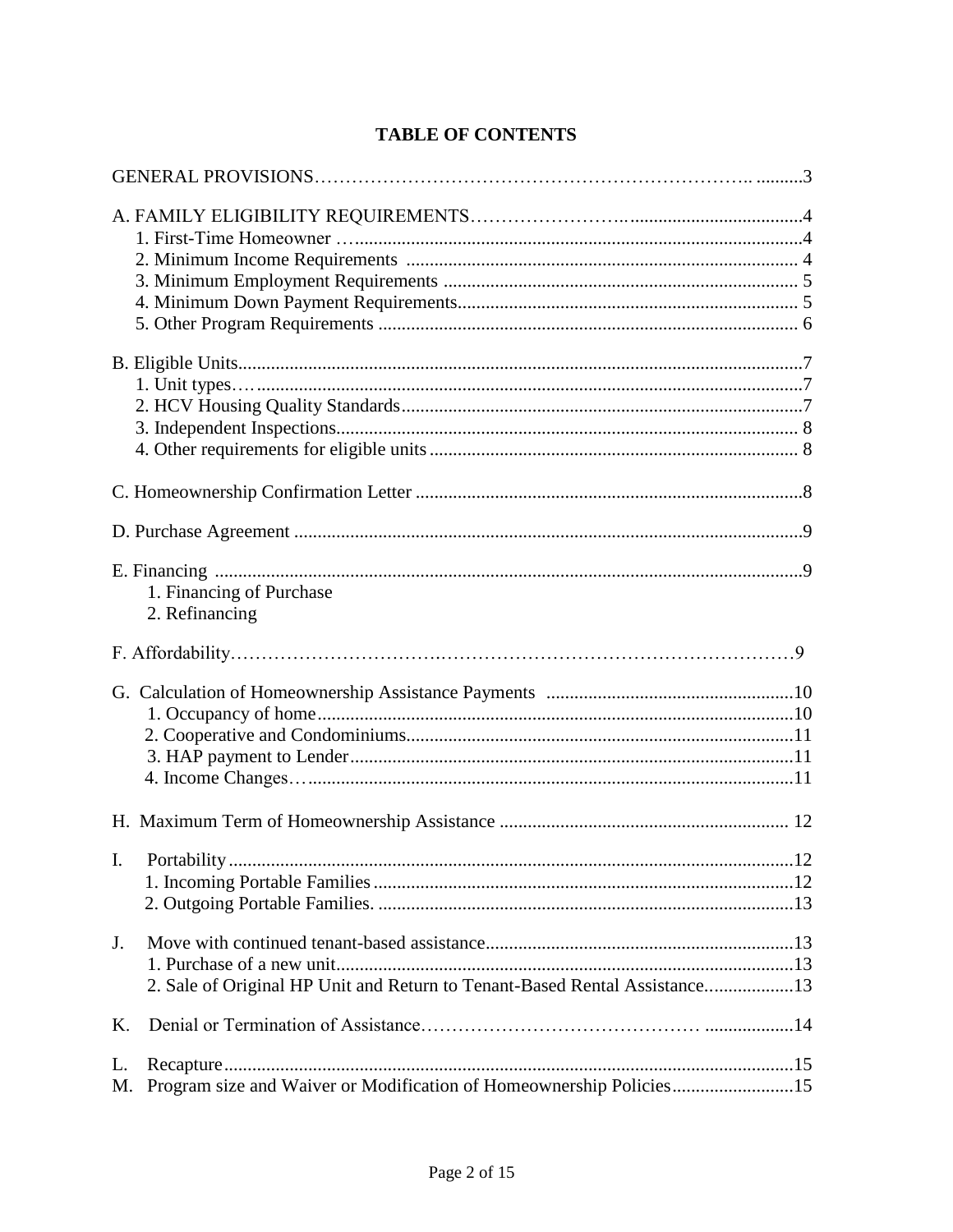### **GENERAL PROVISIONS**

The Public Housing Reform Act of 1998 includes language that allows the United States Department of Housing and Urban Development (HUD) to assist Section 8 Housing Choice Voucher Program (HCVP) recipients to purchase a home. HUD published the Section 8 Homeownership Program Final Rule that implemented this option under Section 8(y) of the U.S. Housing Act of 1937 that authorized a public housing agency (PHA) to provide tenant-based assistance for an eligible family that purchases a home. The rule became effective on October 12, 2000. Title 24 Code of Federal Regulations (CFR) 982.625(c)(1)(i) enables the Housing Authority of the County of Riverside (HACR) to provide monthly homeownership assistance payments to eligible families.

The Housing Choice Voucher (HCV) Homeownership Program (HP) allows qualified participants the option to purchase a home and use the HCV Housing Assistance Payment (HAP) towards mortgage payments and other allowable housing costs.

The purpose of the Homeownership Program Administrative Plan is to establish policies for carrying out the program in a manner consistent with HUD requirements and local objectives. The Plan covers both admission and participation in the program. The HACR is responsible for complying with all changes in HUD regulations pertaining to these programs. If such changes conflict with this Plan, HUD regulations will have precedence.

The HACR's policies and practices are designed to provide assurances that all persons with disabilities will be provided reasonable accommodations so that they may fully access the housing program. Persons requiring special accommodations due to a disability must notify the HACR, in writing, of their needs. The reasonable accommodation request will be verified via a Licensed Professional and then reviewed by the HACR. The HACR will provide written notification of either the approval or denial of the reasonable accommodation request. In matters where the HACR has discretion, waivers to existing policy shall be determined by the Executive Director or designee.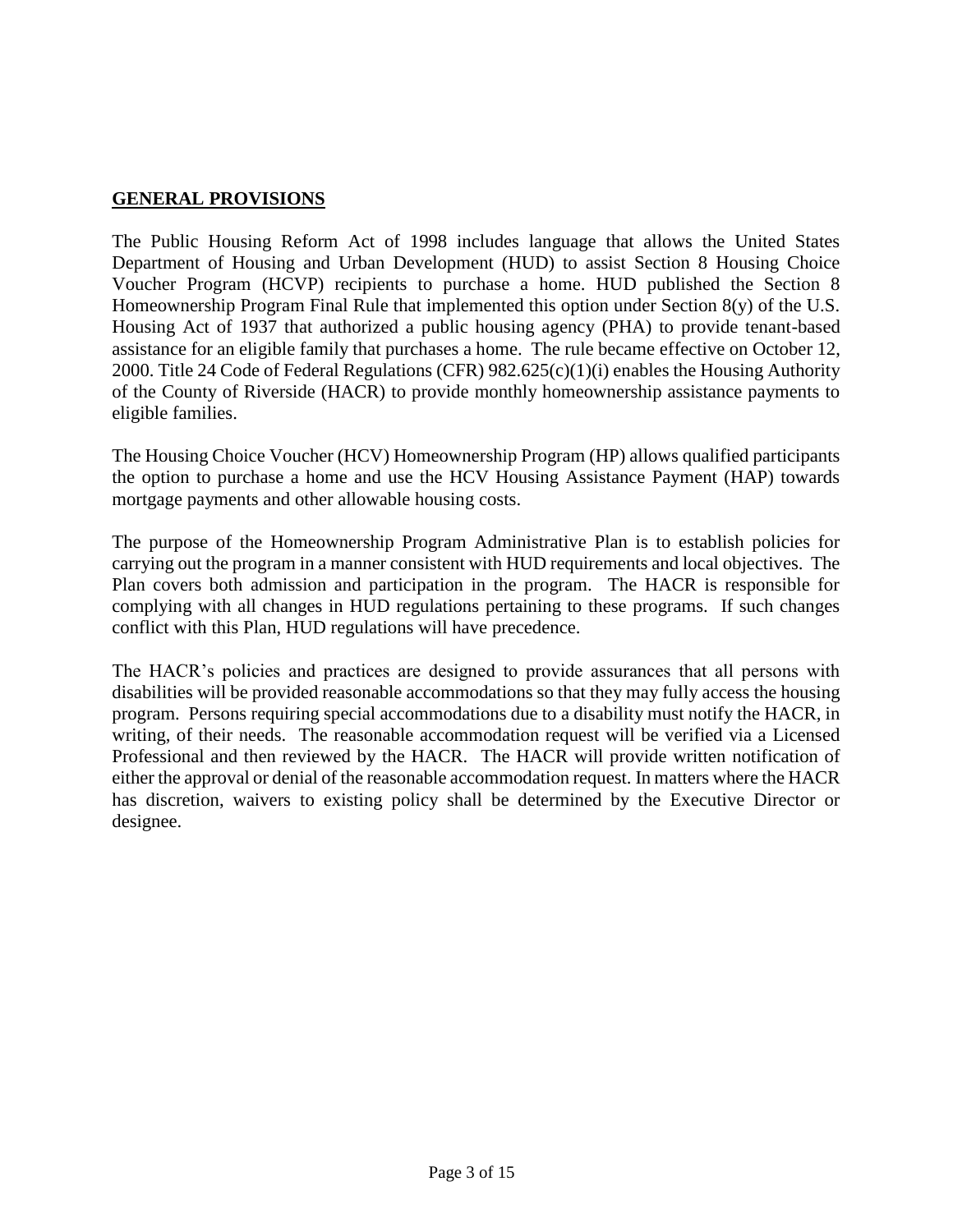## **A. FAMILY ELIGIBILITY REQUIREMENTS**

The HCV Homeownership Program (HP) of the Housing Authority of the County of Riverside (HACR) is available to qualified Housing Choice Voucher participants. Participation in the Homeownership Program is voluntary. Applicants must meet the following criteria to be considered for the HACR HP.

## **1. First-Time Homeowner**

An eligible Section 8 HCVP family must be considered a first-time home buyer. A first-time home buyer means that no member of the household has had any interest or ownership in any residence during the three years before applying for homeownership assistance or at the commencement of participation in the homeownership program. The purchaser must sign a sworn application attesting that they have not owned a home or have been included on a home loan. In addition, the last three years tax returns will be reviewed to ascertain that no mortgage interest or real estate tax deductions have been claimed.

Single parents or displaced homemakers who owned a home while married or resided in a home owned by a spouse also qualify as first time homebuyers provided that three years have passed since homeownership ended.

## **2. Minimum Income Requirements**

Calculation of income-eligibility for the purpose of admission to the HCV Homeownership Program will be conducted under the guidelines for HCV rental assistance as noted in this Administrative Plan.

The head of household, spouse and/or other adult member(s) of the household that will hold title to the home must have a combined annual gross income of not less than 50% of the Area Median Income (AMI) adjusted for the family size.

A family whose income does not meet the 50% AMI requirement, but does meet all other HP requirements, may request admission provided the family can demonstrate that the annual income is not less than the HUD minimum requirement established below:

- a. In the case of a disabled family, the monthly Federal Supplemental Security Income (SSI) benefit for an individual living alone (or paying his or her share of food and housing costs) multiplied by twelve; or
- b. In the case of other families, the Federal minimum wage multiplied by 2,000.

In addition, a family that meets the applicable HUD minimum income requirement described above, but not the HACR minimum income limit of 50% AMI, shall be considered to satisfy the minimum income requirement only if:

- a. The family demonstrates that it has been pre-qualified or pre-approved for financing;
- b. The pre-qualified or pre-approved financing meets any HACR established requirements under 24 CFR 982.632 for financing the purchase of the home (including qualifications of lenders and terms of financing); and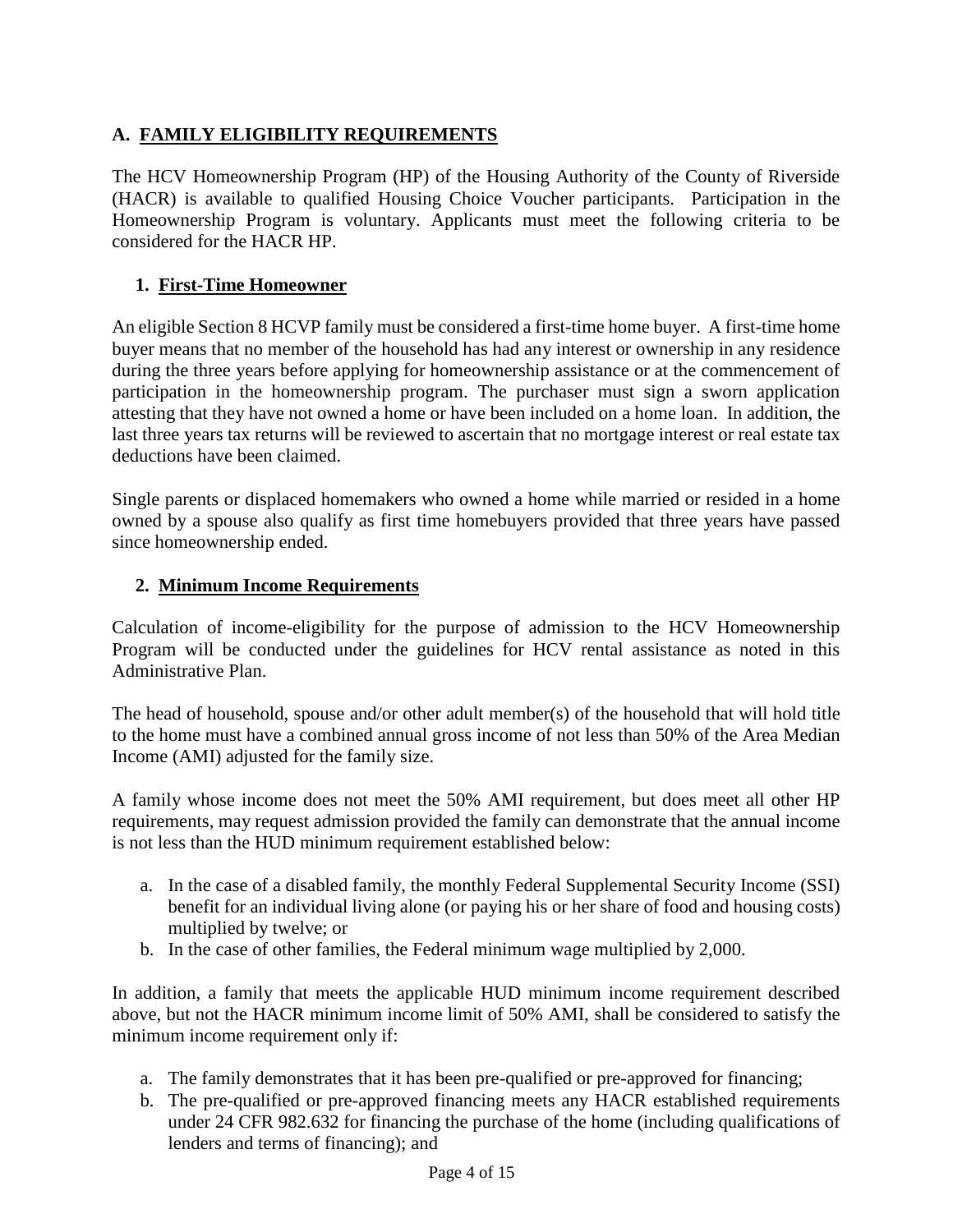c. The pre-qualified or pre-approved financing amount is sufficient to purchase housing that meets Housing Quality Standards (HQS) in the HACR's jurisdiction.

Welfare assistance may not be included in the minimum gross annual income above, except for elderly or disabled families. Welfare assistance includes payments from Cal Works/TANF (Cash Aid for needy families), Supplementary Security Income (SSI) that is subject to an income eligibility test, food stamps, general assistance (GA); or other welfare assistance as specified by HUD.

## **3. Minimum Employment Requirements**

One or more adult members of the household that will hold title to the home must be currently employed and working not less than an average of 30 hours per week and has been so continuously employed for one year prior to execution of the sales agreement.

Once escrow has closed, employment by the adult member of the household that holds title to the home must continue at least 30 hours per week. Should an event arise that the homeowner loses employment a 90 day grace period will be granted for them to regain fulltime employment.

Employment requirements do not apply to elderly or disabled families that otherwise qualify for the HP. A family with a member with disabilities may request an exemption from the work requirements if needed as a reasonable accommodation for the disabled family member. HACR and HUD minimum income requirements still apply.

The HACR's Executive Director and/or designee may also consider whether and to what extent an employment interruption is considered permissible in satisfying the employment requirement. The Executive Director and/or designee may also consider successive employment during the oneyear period and self-employment in a business.

The family must still meet the overall minimum income requirements outlined in Section 2.

#### **4. Minimum Down Payment Requirements**

 a. The family must demonstrate the ability to provide a minimum of three percent **(3%)** down payment on the home.

b. At least three percent (3%) of the down payment must come from the family's personal resources. 24 CFR  $982.625(g)(1)$ 

c. Family Self-Sufficiency (FSS) participants may use FSS escrows towards this requirement. Families with an Individual Development Account (IDA) may also count these funds towards the minimum down payment.

#### **5. Other Program Requirements**

- a. The family must be under HCV rental assistance in Riverside County for the most recent 12 consecutive months prior to application for HCV Homeownership.
- b. The family must have completed an initial HCV lease term and completed the family's first annual recertification in the HCV Program. The family must terminate a current lease agreement in compliance with the lease when transitioning into homeownership.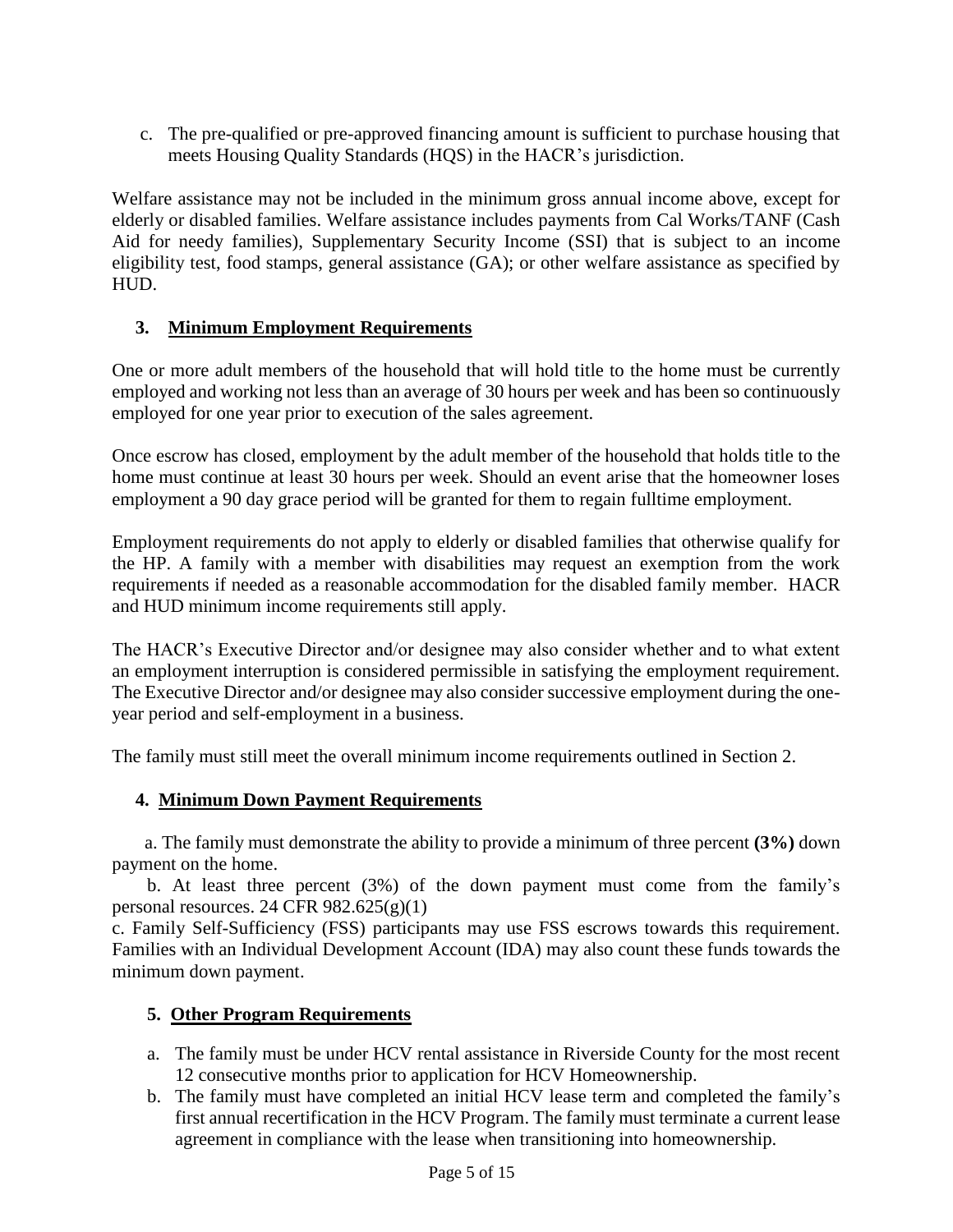- c. The family must verify that no family member has previously defaulted on a mortgage loan assisted under the HCV HP.
- d. All families will be required to complete a series of 15 workshops through Community Action IDA Program and provide verification of workshop completion. Working families will be required to complete the application process to gain entry into the IDA Program so they may earn a 2:1 match of savings. Workshops may include the following:
	- First Time Home Buyers Information
	- Lenders Language and Procedures
	- Home Safety: Fire and Earthquake
	- Selecting a Realtor and the Right Home
	- Basic Repair & Maintenance
	- Budgeting
	- Balancing Your Checkbook
	- Understanding Credit & Credit Cards
	- Credit Repair
	- Debt Management
	- Financial Planning
	- Borrowing Basics (basic concepts of loans)
- e. The head of household and any adult member that will hold title to the home must successfully complete a HUD approved 8 hour homeownership and housing counseling program. At a minimum, the counseling will cover the following:
	- Home Maintenance
	- Budgeting and money management
	- Credit Counseling
	- Financing
	- Locating a home
	- Fair housing, predatory lending
	- Truth in lending, RESPA
- f. Family members may not owe any debt to the HACR or other Housing Authority. Enterprise Income Verification (EIV) will be run to determine if the family has/had owed any debts to any Housing Authority. If it is found that the family owes money to any Housing Authority, they will be disqualified from utilizing this program.
- g. The family must maintain good tenant standing with its landlord and the HACR. The family must provide a letter from their landlord when entering this program. The letter must certify that the family has paid rent on time for the past 12 months, is current with rent and has kept the rental unit in good repair (ie: no damage beyond normal wear and tear).
- h. The designated Head of Household must actively participate in the Family Self-Sufficiency (FSS) program with homeownership as one of the established goals.
- i. The family must also:
	- Comply with HUD Family Obligations under the HCV Program. If the HACR has mailed out one or more pre-termination appointments within the past 3 years for either failing to provide and/or other program violations, the family will be disqualified from utilizing the homeownership program until such time that this requirement is met;
	- Adhere to the requirements of their lease agreement;
	- Not have outstanding debts to the landlord or to any utility company;
	- Report all household income;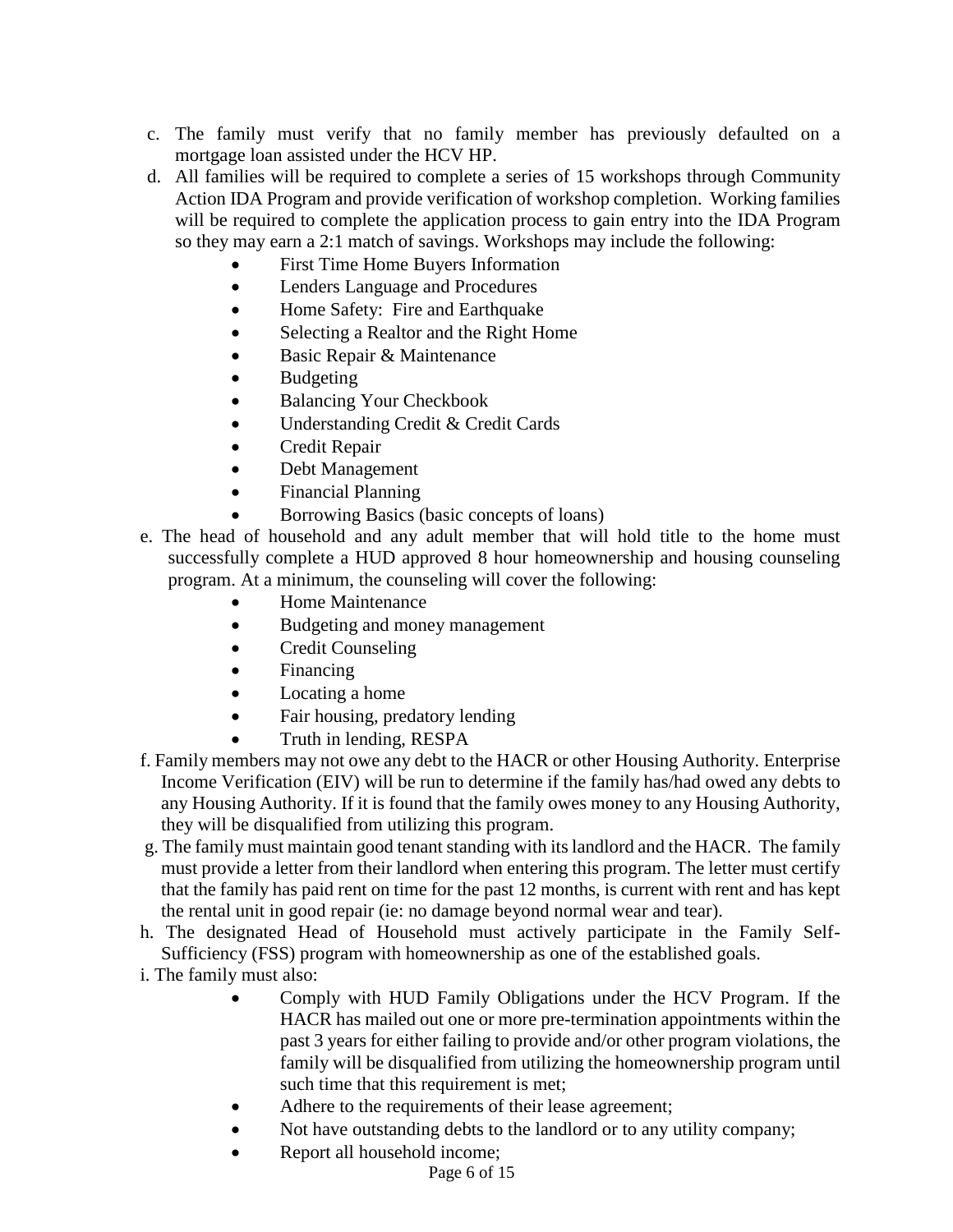Pass the most recent Housing Quality Standards (HQS) inspection with no tenant-caused failure items.

## **6. Other Program Requirements After Admission**

- a. Supply any information, certification, release or other documentation required by the HACR. For homeownership families, this specifically includes information about any mortgages and/or defaults, and sale or transfer of the home, and refinance.
- b. Comply with the HCV Administrative Plan, Administrative Plan for the Homeownership Program and Obligations of Participant set forth in 24 CFR 982.551. For purposes of interpreting 24 CFR 982.551 in connection with the HP, all references to the "owner" are replaced with "lender". Comply with any other requirements by the HACR, such as any requirements to attend and complete ongoing homeownership and housing counseling.

## **B. Eligible Units**

HCV Homeownership assistance may be used to purchase units within the jurisdiction of the HACR that are under construction or already existing at the time the family is approved for homeownership. The family unit size will be determined using the same formula for the Housing Choice Voucher rental program.

## **1. Unit Types**

- a. One unit property (single family residence).
- b. A single dwelling unit in a cooperative, condominium or planned use development.
- c. A manufactured home with a permanent foundation, if the family has the right to occupy the same site for a period of at least forty (40) years.
- d. The unit must be seller occupied or vacant for at least ninety (90) days; an exception is where the tenants are purchasing the unit in which they have been residing.
- e. The unit must pass HQS.

Depending on the unit size selected by the family, the HACR may approve the purchase of a unit up to one bedroom size larger than the authorized payment standard the family qualifies for and the unit must be deemed affordable (the family's portion cannot be higher than 50% of gross income).

## **2. HCV Housing Quality Standards**

The unit must be inspected by the HACR and satisfy the Housing Quality Standards (HQS) for the HCV Program before HP assistance can begin. The HQS inspection will be completed prior to the independent inspection to prevent the family from the added expense of an inspection in the event the home has major damage or necessary repairs that the seller will not agree to repair and/or the buyer, made aware of the repairs, no longer wishes to purchase the home.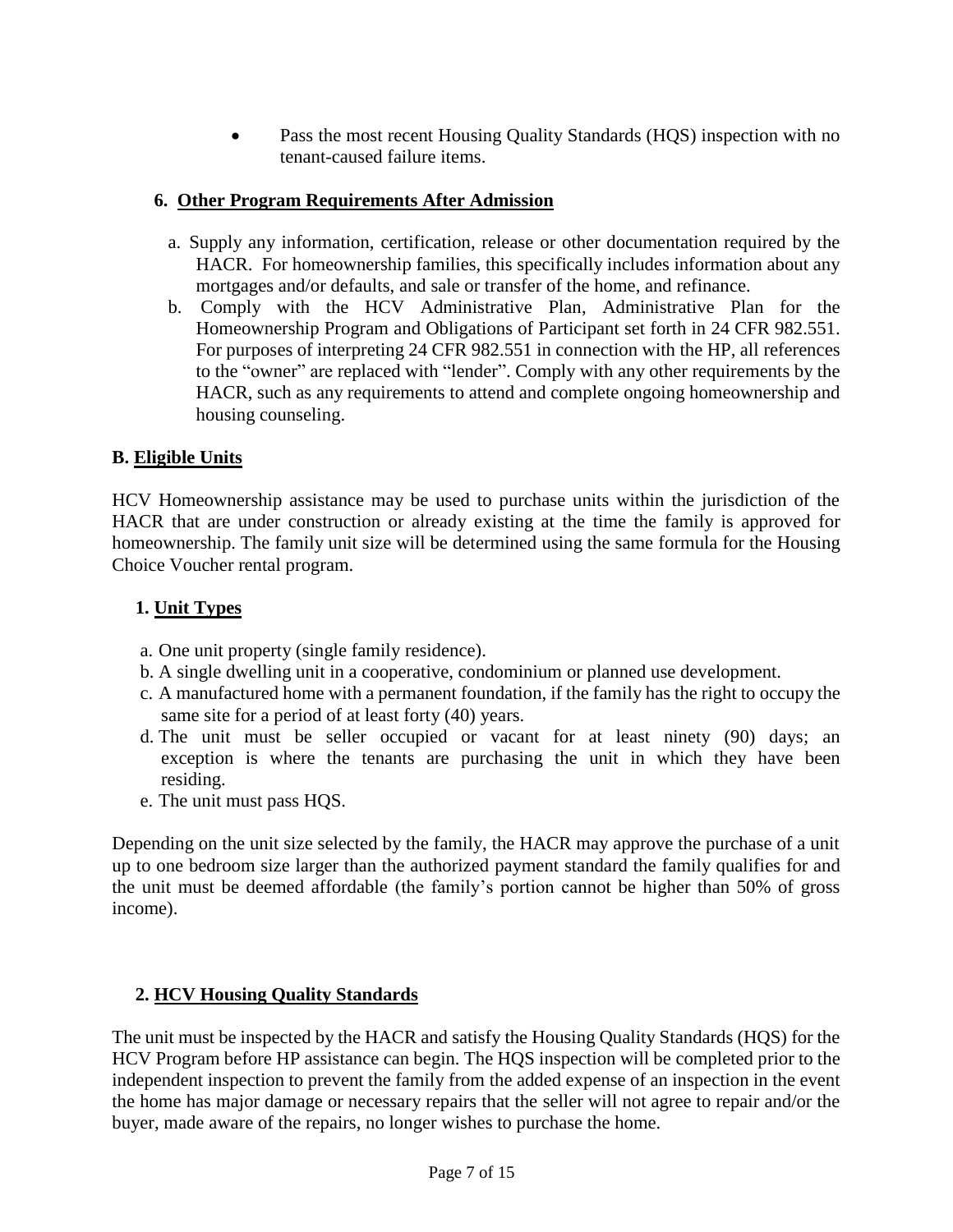The HACR will conduct a HQS inspection once annually and reserves the right to inspect the unit more often if the subject property receives a public complaint after escrow closes or is visibly in disrepair. If the unit passes HQS inspection at the first visit by HACR staff (i.e. did not fail inspection at a prior visit that year) the unit may be inspected once every other year (biannually).

## **3. Independent Inspection**

The unit must be inspected by a certified independent inspector designated and paid by the family, and pre-approved by the HACR. The inspector must be a member of the California Real Estate Inspectors Association, the American Society of Home Inspectors, or the International Conference of Building Officials. This inspection must cover, at a minimum, all major building systems and components including:

- Foundation and structure
- Housing interior and exterior
- Roofing
- Plumbing
- Electrical systems
- Heating systems

The HACR must receive and approve a copy of the inspection report before HP assistance will commence. The HACR may disapprove a unit for assistance under HP because of information obtained through the inspection report, even if the unit passes the HQS inspection. If the HACR or  $3<sup>rd</sup>$  party (such as entity providing down payment assistance) calls out additional repairs, the buyer will be required to pay a re-inspection fee to the certified inspector who completed the original home inspection.

#### **4. Other Requirements for Eligible Units**

The seller of the home may not be on the HUD list of debarred and suspended contractors, or subject to a limited denial of participation under 24 CFR 24.1.

#### **C. Homeownership Confirmation Letter**

Once approved for participation in the HCV HP, the family will be issued a confirmation letter subject to the following requirements:

- The family must execute a statement in which the family agrees to comply with all family obligations under the Homeownership Option.
- The family will be given **90 calendar days** to locate a home to purchase. ("Selection Period"). Within two weeks prior to the end of the selection period, if the family has not yet selected a home, the family may submit a written request to the HACR for **one 30 day extension**. The extension request must include the reason for the extension and outline the family's search efforts. The extension request will be reviewed and verified by the HACR and if an extension is granted, the family will receive a revised confirmation letter with the new Selection Period expiration date. Any extension granted is at the discretion of the HACR and the availability of funds to provide monthly mortgage assistance.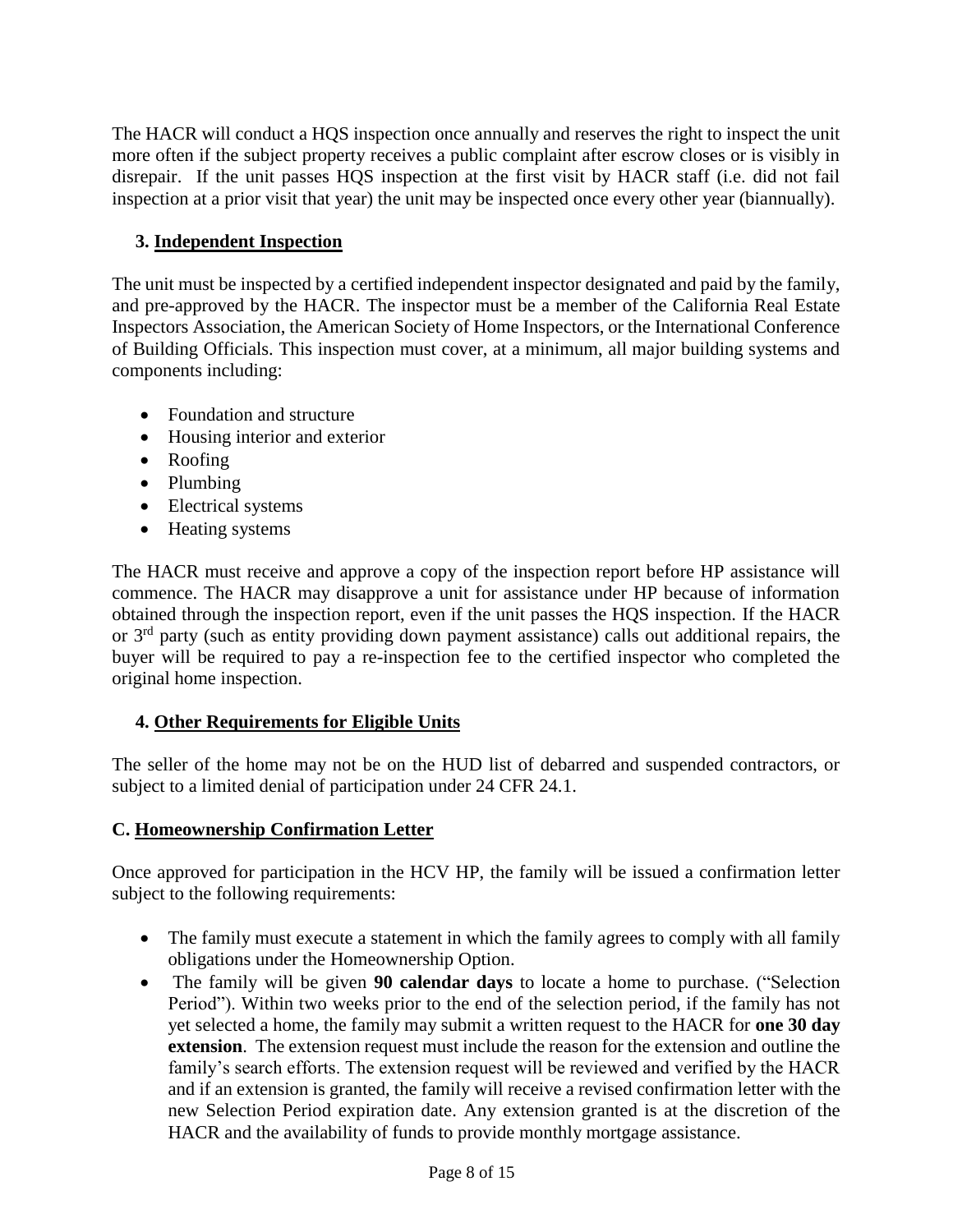- After a home is chosen during the 90 day Selection Period, the family will be given **90 calendar days to open and close escrow**. The *opening* of escrow must occur no later than the last day of the Selection Period.
- It is the family's responsibility to find a home that meets the criteria for voucher homeownership assistance.
- The HACR may require families unable to locate a suitable unit during the Selection Period to wait for a period of one (1) year to re-apply for HP.
- The family must report its progress towards locating and purchasing a unit if requested by the HACR.

If the family is unable to locate an acceptable unit for purchase during the Selection Period, the HACR may, at its discretion, allow the family to remain leased up under the HCV rental voucher.

If the family submits a purchase contract to the HACR that is not approved due to reasons other than the family's lack of compliance, the family may request an extension using the process outlined above in this paragraph relating to the Selection Period.

#### **D. Purchase Agreement**

Prior to execution of the offer to purchase, or the purchase agreement, the financing terms must be provided by the family to the HACR for approval.

The purchase agreement must include the following:

- Specify the price and other terms of the sale by the seller to the purchaser;
- Provide that the purchaser will arrange for a certified inspection of the unit by an independent certified inspector selected by the purchaser;
- State that the purchaser is not obligated to purchase the unit unless such inspections are satisfactory to both the HACR and purchaser;
- Provide that the purchaser is not obligated to pay for any necessary repairs;
- Provide that the purchaser is not obligated to purchase if the mortgage financing terms, or any other terms, are not approved by the HACR; and
- Contain a seller certification from the HACR that the seller has not been debarred, suspended, or subject to a limited denial of participation in accordance with 24 CFR 24.1

## **E. Affordability**

The purchase price of the home must be affordable to the family, as determined by the HACR and the lender. The price shall be considered affordable if the monthly homeownership expenses payable by the family do not exceed fifty percent (50%) of the family's total monthly gross income.

#### **F. Financing**

**1.** The family shall allow the HACR to review the terms of the mortgage secured to purchase the property before close of escrow. The HACR may disapprove proposed financing, refinancing or other debt, in its reasonable discretion, if the HACR determines that the debt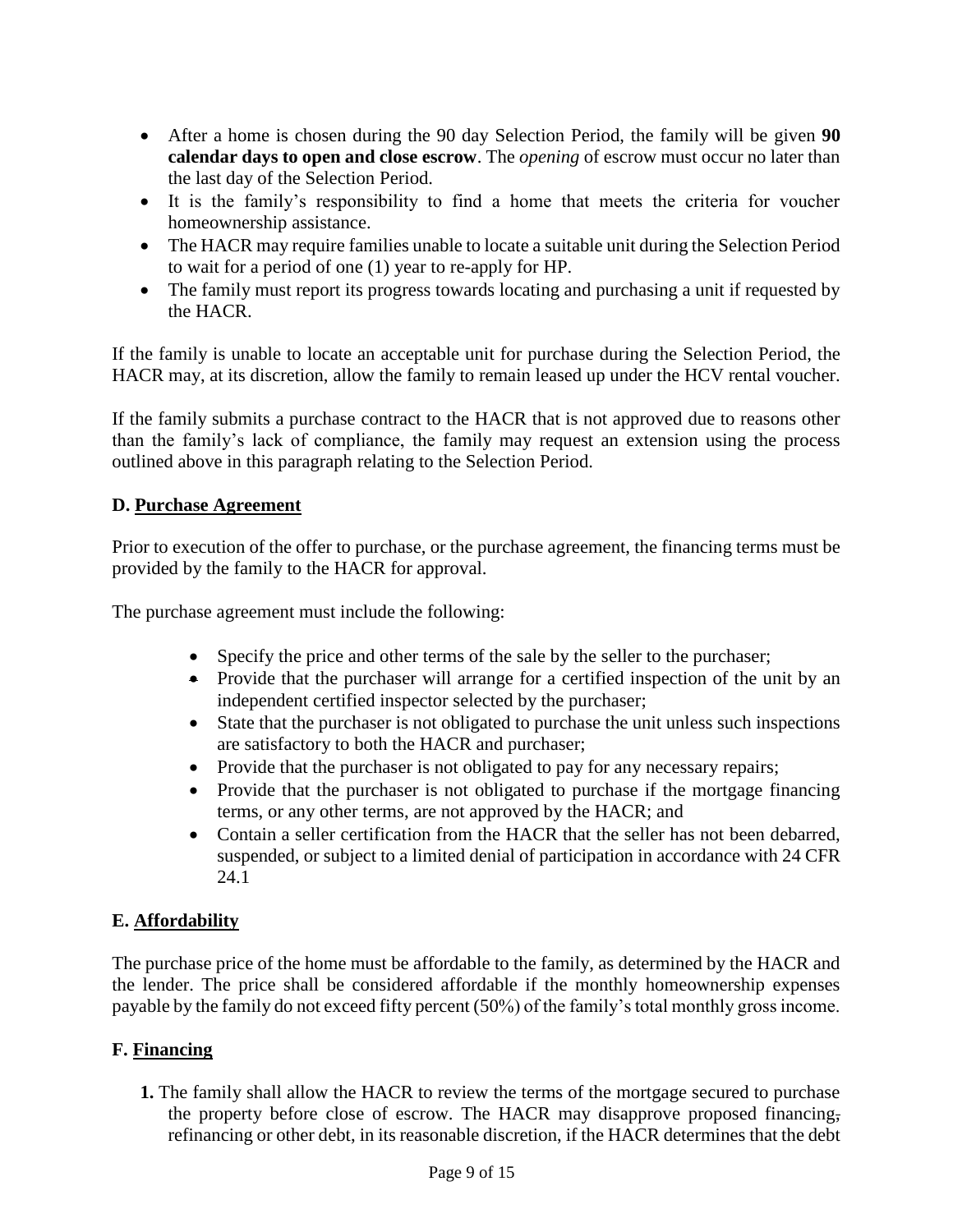is unaffordable to the family or if the HACR determines that the lender or the loan terms do not meet HACR or HUD qualifications. The family must locate and qualify for a mortgage that satisfies the following minimum requirements:

- a. The mortgage must be determined to be affordable by the HACR. The HACR may take into account expenses such as interest, taxes and insurance when determining affordability. The family's portion of the monthly homeownership expenses may not exceed (50%) of the family's total monthly gross income.
- b. Short-term mortgages with large final "balloon payment" will not be allowed.
- c. Interest only mortgages will not be allowed.
- d. Only fully amortized, fixed rate mortgages will be allowed.
- e. The family may not obtain private first mortgage financing from a family member or any other private source.
- f. The mortgage must be provided, insured, or guaranteed by the state or federal government and comply with secondary mortgage market underwriting requirements.

## **2. Refinancing**

In addition to the requirements stated above in Section F1. "Financing", the family shall also satisfy the following requirements in connection with a request for a refinance or home equity loan:

- a. The refinanced loan cannot exceed the original purchase price of the home.
- b. There must be a minimum of a 1% reduction in the interest rate.
- c. If you have additional loans on your home such as a second and/or a third, you are required to contact the lender to review the subordination guidelines. You must submit a written documentation from that lender that states what the subordination guidelines are to the HACR upon submission of the refinancing documents.
- d. You do have the option to pay the second and/or the third loan off in full upon refinancing. This must be specified in the refinance documents.
- e. Principal, interest, taxes and insurance (PITI) and mortgage insurance/private mortgage insurance (MI/PMI), if applicable on initial mortgage debt and any refinancing of such debt.
- f. Real estate taxes may not exceed 2%.
- g. A Home Equity loan may be considered by the HACR as long as the funds are used only for major home repairs. The amount of the home equity loan along with the first loan cannot exceed the original purchase price of the home. In addition the family's portion of both loans cannot exceed 50% of the family's total monthly gross income. The HACR must ensure that this will be a third loan and will not interfere with the first and/or second loan.

#### **G. Calculation of Homeownership Assistance Payment**

Calculation of income for the purpose of determining income eligibility for admission to the program and/or determining the family's total tenant payment will be conducted under the guidelines for the HCV rental assistance program, except as otherwise noted in this section.

#### **1. Occupancy of Home**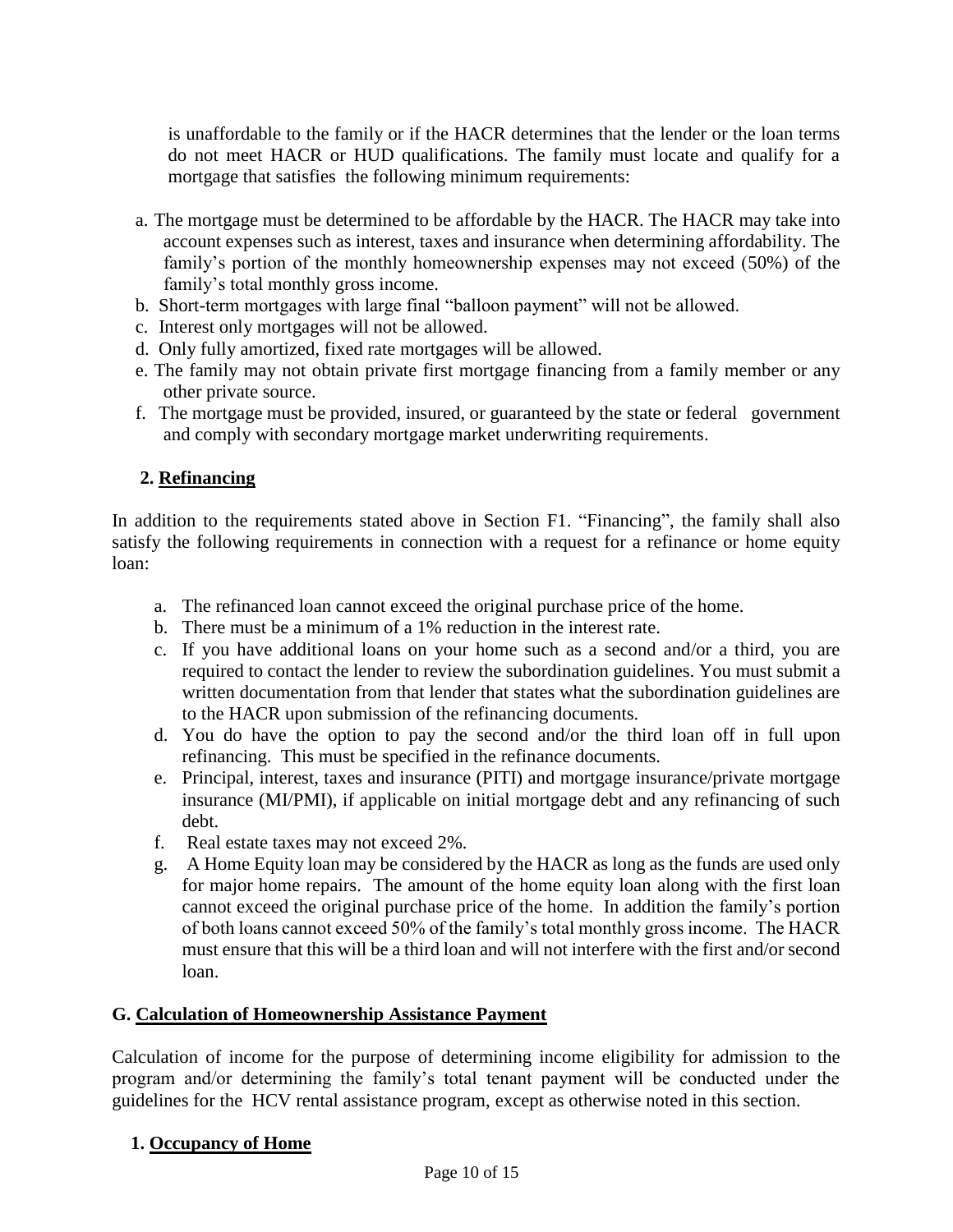The HAP will only be paid while the family resides in the home. If the family moves out of the home, the HACR will discontinue payment of the HAP commencing with the month after the family moves out.

- a. Amount of monthly homeownership assistance payment. While the family is residing in the home, the HACR shall pay a monthly homeownership assistance payment on behalf of the family that is equal to the lower of the payment standard minus the total tenant payment; or the family's monthly homeownership expenses minus the total tenant payment.
- b. Initial Payment Standard. The initial payment standard for a family is the lower of the payment standard for the family unit size (Voucher size); or the payment standard for the size of the home.
- c. Payment Standard for subsequent reexaminations. Reexaminations (interims and annual reexaminations) will use a payment standard that is the greater of the payment standard as determined in accordance with the initial payment standard at the commencement of homeownership assistance; or the payment standard in effect at the time of the reexamination as determined using the requirements of Section G (1) (b) (Initial Payment Standard) . At no time will the HACR use a payment standard less than the initial payment standard at the close of escrow.
- d. The HACR will use the same payment standard schedule, payment standard amounts, and subsidy standards for the HP as for the rental voucher program.
- e. Exception rent areas. If the home is located in an exception payment standard area, the HACR must use the appropriate payment standard for the exception payment standard area.
- f. Affordability of housing costs. Total monthly homeownership expenses payable by the family, as defined in  $(G)(1)(g)$  below, must be less than  $(50\%)$  of the family's total gross income.
- g. Homeownership expenses. The HACR will use the following expenses to determine the total homeownership expense for calculation of the HAP:
	- Principal, interest, taxes and insurance (PITI) and mortgage insurance/private mortgage insurance (Mi/PMI), if applicable on initial mortgage debt and any refinancing of such debt;
	- Real estate taxes may not exceed 2%; and
	- Utility allowance for the home as determined by the HACR.
- h. If a member of the family is a person with disabilities, such debt may include debt incurred by the family to finance costs needed to make the home accessible for such person, provided HACR has first determined that allowance of such costs as homeownership expenses are needed as a reasonable accommodation for the disabled family.

## **2. Cooperative and Condominiums**

For cooperative members only (owners of condos) the following cooperative charges will also be used toward the homeownership expense:

 a. Charges included in the cooperative occupancy agreement including payment for real estate taxes and public assessments on the home; and

b. Cooperative or condominium operating charges or maintenance fees assessed by the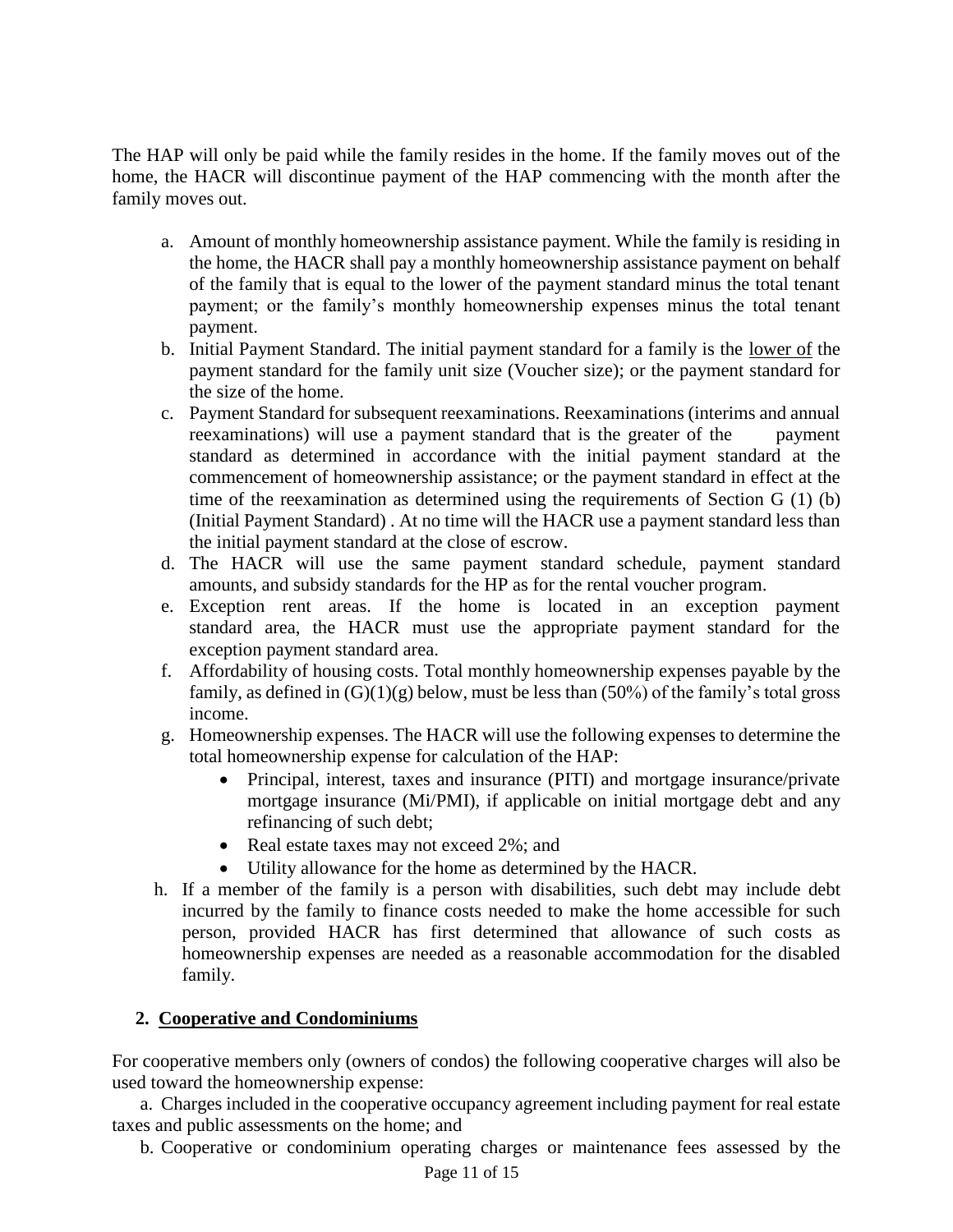condominium or cooperative homeowner association.

## **3. HAP Payment**

- a. The HACR will pay the HAP according to the terms established in the agreement the HACR and lender have entered into. If the assistance payment exceeds the amount due to the lender, the excess will be paid directly to the family.
- b. The HACR will provide the lender with notice of the amount of the HAP and amount of the family's portion of the total homeownership expenses prior to close of escrow.
- c. Procedure for termination of homeownership assistance.
	- The family shall be entitled to the same termination notice and informal hearing procedures set forth in the Administrative Plan for participants in the HCV rental assistance program.
- d. Automatic termination of HAP.
	- Homeownership assistance for a family terminates automatically 180 calendar days after the last HAP paid on behalf of the family. The HACR has the discretion to grant relief from this requirement in those cases where automatic termination would result in extreme hardship for the family.

#### **4. Income Changes**

 a. Changes in income must be reported in writing within 10 days of the occurrence. Changes for income *decreases* will be processed if they are anticipated to continue for sixty (60) or more days and is a monthly decrease of \$100 or more. Changes for income *increases* will be processed if the increase of income is \$100 monthly or more. Once these changes have been verified, the HACR will process an interim to be applied, the first of the following month the change was reported *for decreases* and the first of the next month *for increases* (giving a 30 day notice of the increase).

#### **H. Maximum Term of Homeownership Assistance**

The time limits below apply to all family members having an ownership interest in the unit during the time that homeownership payments are made; and, the spouse of any member of the household who has an ownership interest in the unit during the time that homeownership payment are made. Except in the case of a family that qualifies as an elderly or disabled family, all families, including families that become elderly during the term of the homeownership assistance are subject to the following maximum terms:

> Initial mortgage term of twenty (20) years or longer. Pursuant to 24 CFR 982.634 (Homeownership option: Maximum Term of Homeownership assistance) the maximum term of homeownership assistance will be fifteen (15) years. In all other cases, the maximum term of homeownership assistance will be ten (10) years.

If, during the course of homeownership assistance, the family ceases to qualify as elderly or disabled, the maximum term as defined in 24 CFR 982.634(c) will become applicable from the date homeownership assistance commenced. The HACR will provide a family at least six (6) months of homeownership assistance after the maximum term becomes applicable provided the family is otherwise eligible to receive homeownership assistance in accordance with 24 CFR 982.634.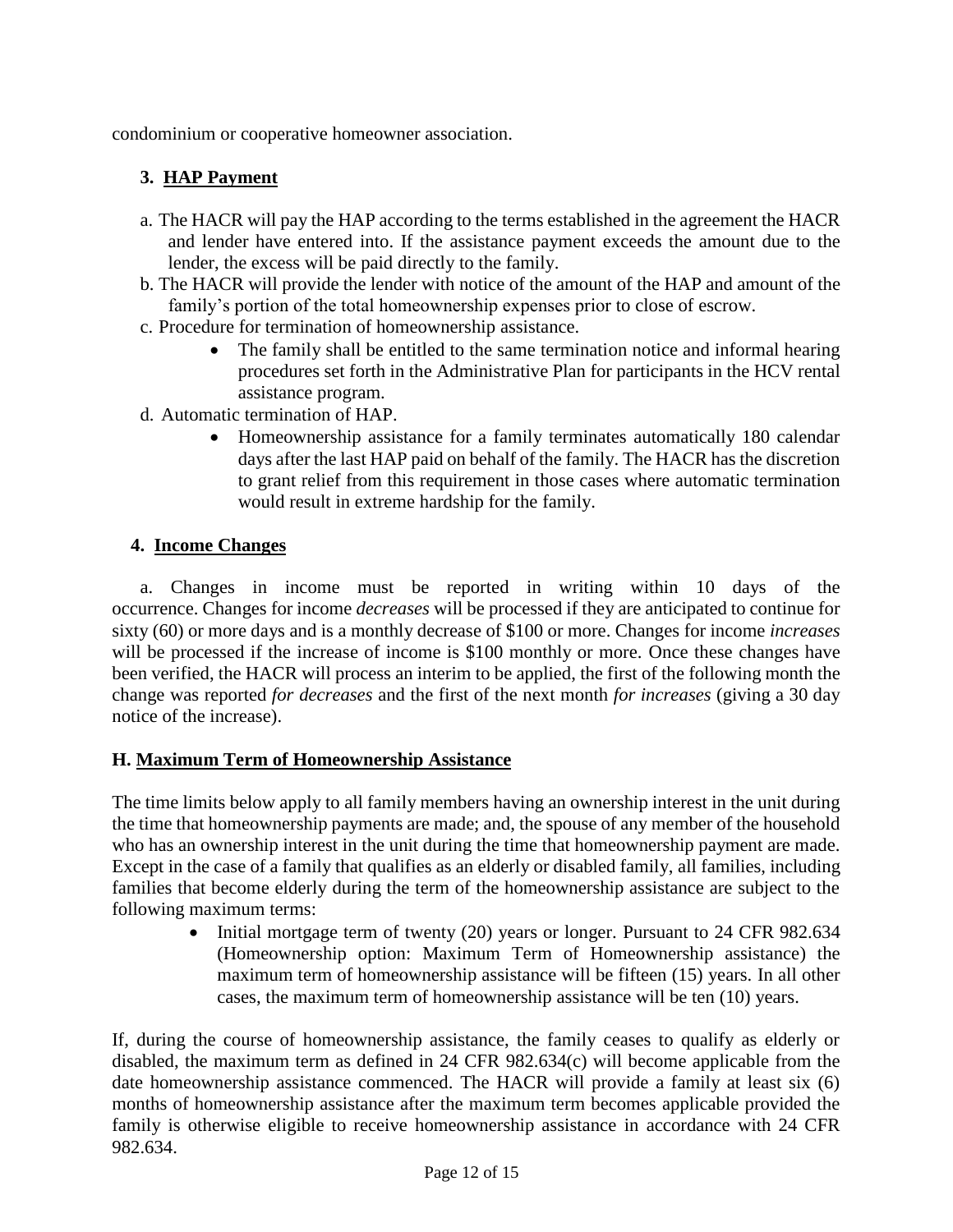The initial maximum term limit applies if the family receives assistance for more than one home purchase, even if received from another housing authority.

In accordance with PIH 2012-3 (HA), (issued January 27, 2012) the value of the home will not be counted as an asset for the first 10 years after the purchase date of the home. After 10 years the value will be counted as an asset. The methodology the HACR will use is as follows: Equity – Expenses to Convert to Cash = Net Cash Value or, incorporating the Equity formula from above; Market Value – Loan (Mortgage) – Expenses to Convert to Cash = Net Cash Value. If the Net Cash Value is a negative number, the HACR should not make an adjustment to new family assets for this asset.

## **I. Portability**

The HACR will permit portability of the homeownership assistance (the HACR's portion) to another jurisdiction, provided the receiving jurisdiction operates a similar homeownership program for which the applicant qualifies and for which the receiving PHA is accepting new homeownership families.

## **1. Incoming Portable Families**

- a. May purchase a unit within the jurisdiction of the HACR, provided the HACR is accepting new homeownership families at the time of the purchase.
- b. Must be under HCV rental assistance in Riverside County for the most recent 12 consecutive months prior to application for HCV Homeownership.
- c. Must meet the education, counseling, and all other HP requirements of the HACR.
- d. Must be certified by initiating Housing Authority that the family is in good standing with that Housing Authority and landlord.

The HACR must promptly notify the initial Housing Authority if the family has purchased an eligible unit under the program, or if the family is unable to purchase a home within the maximum time established by the HACR.

## **2. Outgoing Portable Families**

Outgoing portable families shall adhere to the following:

- a. Purchase a unit within the receiving jurisdiction, provided they operate a homeownership program and they are accepting new homeownership families at the time of the purchase.
- b. Shall meet the education, counseling, and all other HP requirements of the receiving Housing Authority.
- c. Shall be certified by the initiating HACR that the family is in good standing with the Housing Authority and landlord.

The HACR must notify the Housing Authority, if the family has purchased an eligible unit under the program, or if the family is unable to purchase a home within the maximum time established by the Housing Authority.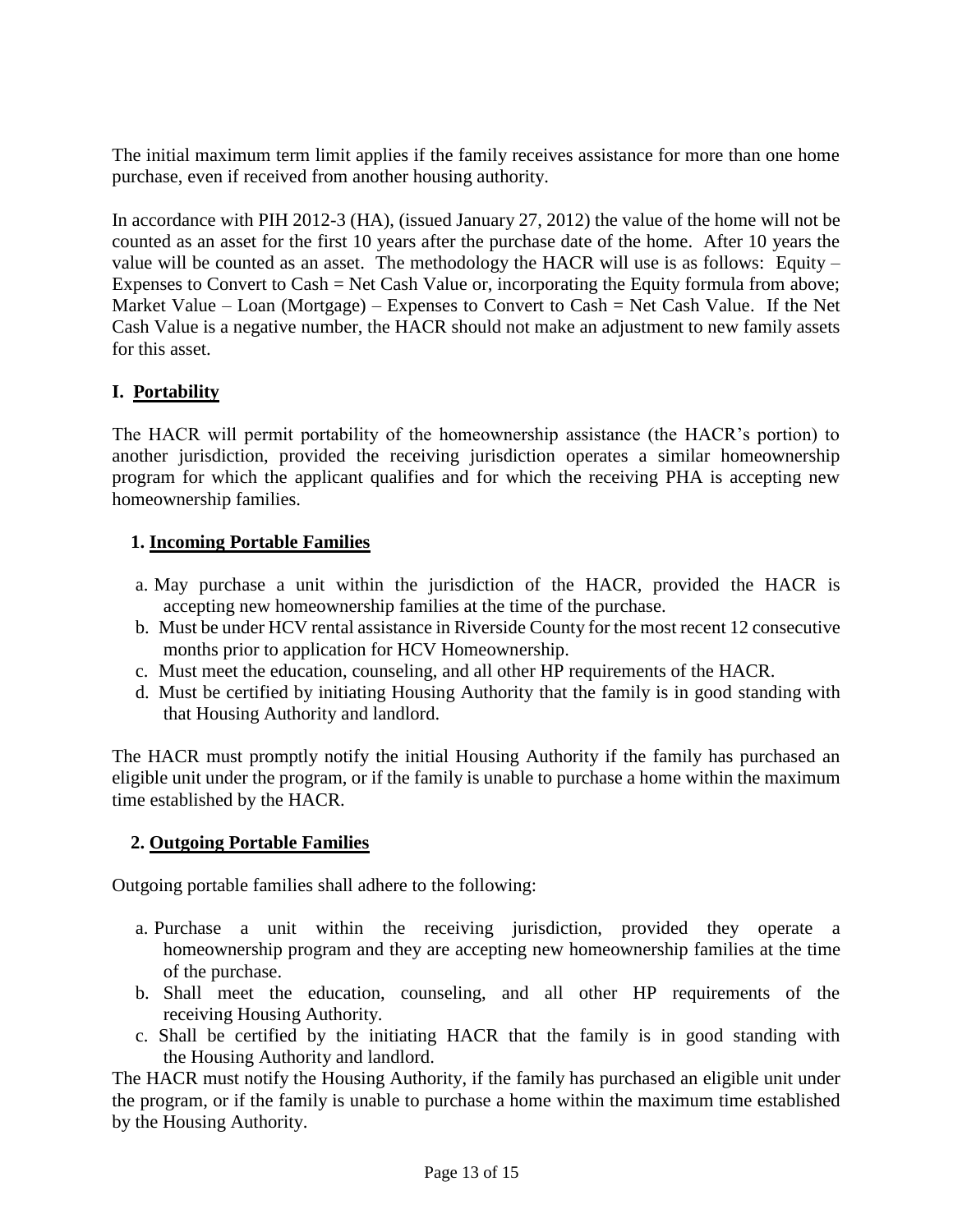## **J. Move with Continued Tenant-Based Assistance**

A family receiving HACR homeownership assistance may purchase and move to a new unit with continued voucher homeownership assistance as long as no family member owns any title or other interest in the prior home. A family receiving homeownership assistance may move to a new unit with continued voucher homeownership assistance no more than once every five (5) years and the total of such assistance terms is subject to the maximum term described in this Section J.

## **1.Purchase of a new unit**

A family receiving homeownership assistance may purchase and move to a new unit with continued assistance, provided that the family fulfills all requirements of the HP at the time of the purchase of the new unit. The following applies to a family purchasing a new unit under the HP:

- a. The family will not be eligible to move with continued assistance for a period of five (5) years after the initial purchase.
- b. The HACR may, at its discretion, require the family to complete a new housing counseling program or receive additional counseling prior to close of escrow.
- c. The requirement that the family must be a first time homebuyer is not applicable.
- d. The HACR may deny permission to move with continued assistance in the case of lack of funding or if the HACR has denied or terminated assistance to the family under section K below.

## **2.Sale of Original HP Unit and Return to Tenant-Based Rental Assistance**

The HACR may, at its discretion, allow a family to return to tenant-based rental assistance. The following applies to a family returning to tenant-based rental assistance:

- a. The HACR may deny permission to move with continued assistance in the case of lack of funding or if the HACR has denied or terminated assistance to the family as defined under Section K of this plan.
- b. The HACR will not commence continued tenant-based assistance for occupancy of a rental unit so long as any family member owns any title or other interest in the home previously assisted through the HP. In addition, eighteen (18) months must have passed since the family's receipt of the down-payment assistance grant.

#### **K. Denial or Termination of Assistance**

The HACR shall deny or terminate homeownership assistance for the family in the event any of the following occurs:

- Failure to report all household income;
- Failure to comply with Housing Authority County of Riverside HCV Homeownership Program requirements;
- Failure to comply with any HUD Family Obligations;
- Failure to meet the Housing Authority of the County of Riverside's Policy on Prohibited Criminal Activity; or
- The family defaults on the mortgage(s).